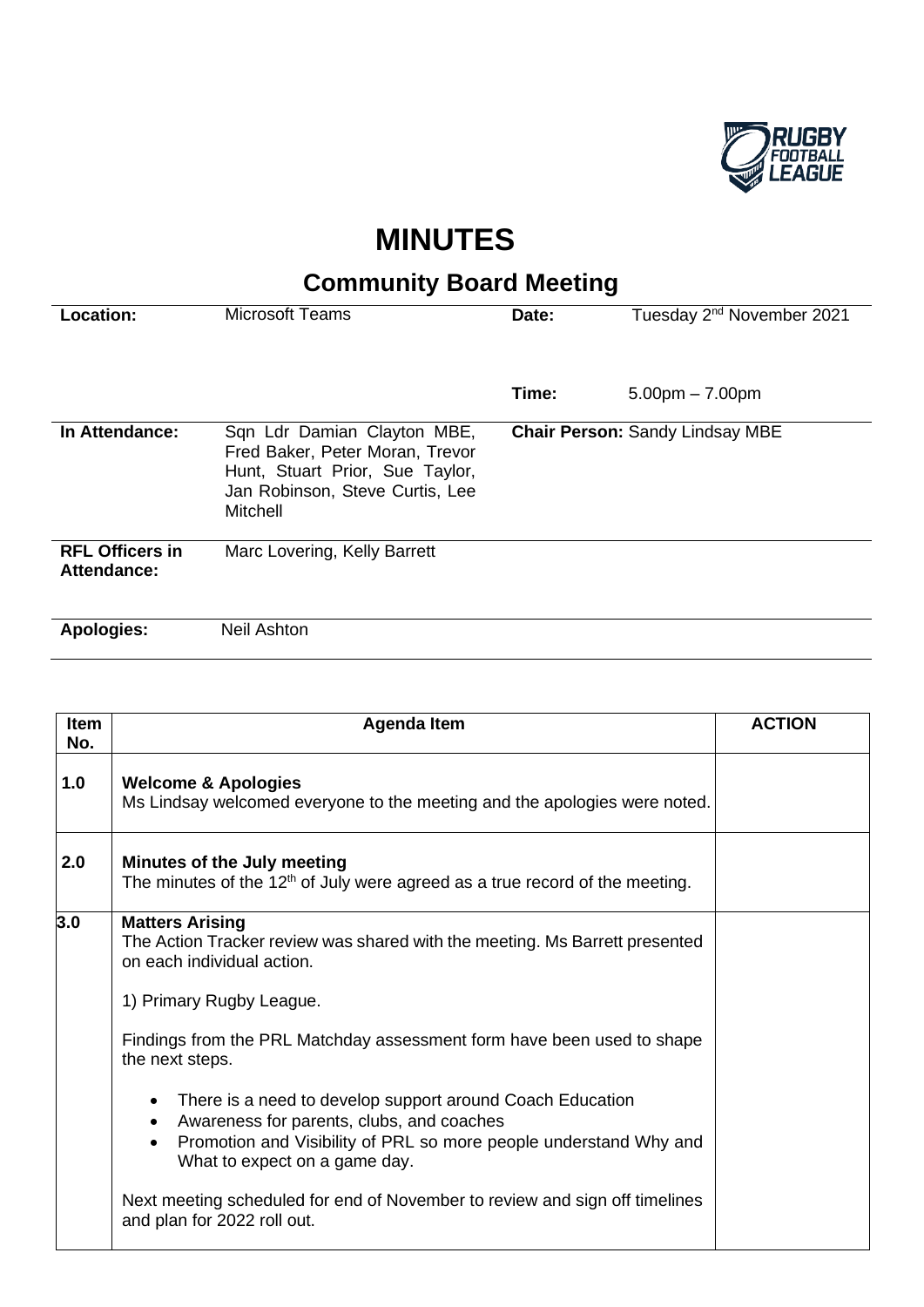|     | 2) Community Strategy (Match Officials) Touchline Environments and<br>Behaviours Summit will take place on November 6th which will have a specific<br>focus on match official abuse.<br>3) Community Strategy (Consultation) Several meetings have already taken<br>place with the Community Board, Youth and Junior Leagues and Adult (T5)<br>Leagues and the process is ongoing.<br>3) LeagueNet - RFL Executives will continue to work with all Leagues to<br>encourage them to use LeagueNet.<br>4) Chair's Statement – Circulated and placed on the RFL Website.<br>5) Our League Active – NCL Clubs Meeting and Club Webinar. Both meetings<br>took place with questions and answers provided after each meeting.<br>6) Contact Style Minutes - Completed.                                                                                                                                                                                                                                                                                       |                                      |
|-----|--------------------------------------------------------------------------------------------------------------------------------------------------------------------------------------------------------------------------------------------------------------------------------------------------------------------------------------------------------------------------------------------------------------------------------------------------------------------------------------------------------------------------------------------------------------------------------------------------------------------------------------------------------------------------------------------------------------------------------------------------------------------------------------------------------------------------------------------------------------------------------------------------------------------------------------------------------------------------------------------------------------------------------------------------------|--------------------------------------|
| 4.0 | <b>Our League Active Update</b><br>Ms Lindsay provided an updated on the progress to date on Our League<br>Active. A positive meeting took place with Club at Brighouse.<br>There was a meeting with North West Clubs which Ms Lindsay, Mr Hicks and<br>Mr Prior attended. There were many questions asked which were not<br>dissimilar to questions raised at previous meetings with Clubs and Leagues.<br>Mr Hunt asked if the questions and answers from this meeting could be<br>circulated to the Community Board. Ms Barrett confirmed that these would be<br>shared however the FAQs on the RFL website are up to date. These can be<br>found HERE<br>Ms Linsday went on to say that filming had taken place today with Mr Hicks<br>and Fraser Dainton which was basically a question-and-answer session. The<br>intention is that these will be condensed into two versions, one for parents and<br>a longer version. These would also be on social channels with snippets of<br>clips. The Community Board will be sent copies of the videos. | <b>K</b> Barrett<br><b>K</b> Barrett |
|     | Further questions were asked on the following areas.<br>Operational Rules - Should Our League Active be referenced to tie<br>٠<br>players and clubs into Our League Active. Ms Barrett to speak to Mr<br>Hicks on this.<br>Family Membership - This is still being reviewed however won't be in<br>$\bullet$<br>place until 2023. The Community Board were reminded that as part of<br>the consultation process, we have reduced the cost for youth and juniors<br>and excluded coaches.<br>The process for casual Membership was also discussed which Mr Baker<br>stated would be important in the midlands and southern regions.<br>It was agreed that further content should be provided to Clubs so that they are<br>able to explain Our League Active to their members. Ms Barrett stated that a<br>presentation was issued to Clubs which was very much enabling them to do                                                                                                                                                                      | <b>K</b> Barrett<br>A Whiteside      |